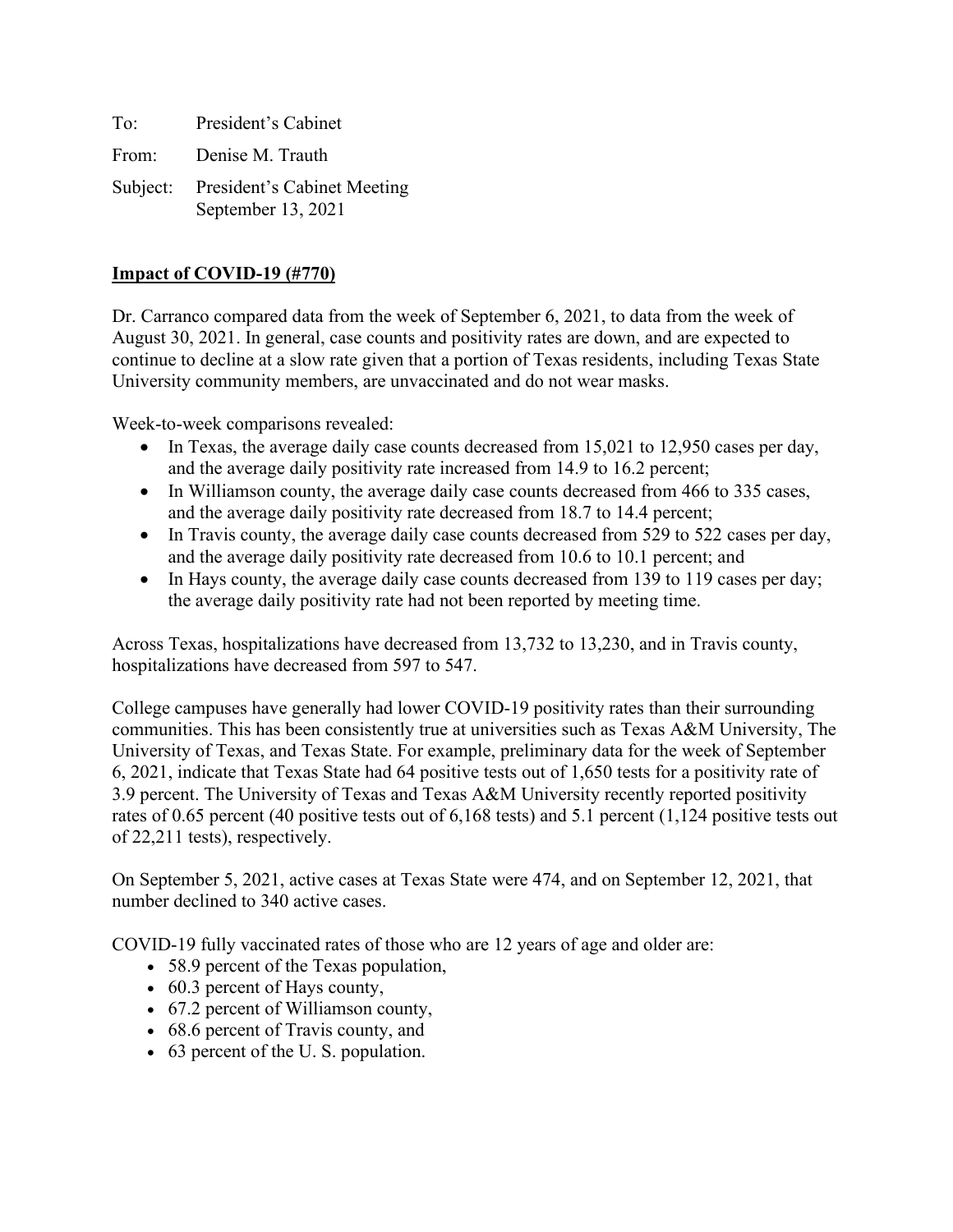Dr. Carranco reviewed the protocol for assessing on-campus transmission and explained why the university has yet to see evidence of broad COVID-19 transmission. The likelihood of transmission is low based on Texas State's mitigation measures and the fact that more than half of the population is vaccinated and a small portion is naturally immune. In the event a cluster is observed and cases are linked together, target interventions will be initiated immediately.

Future enhancements are being planned to strengthen the university's response:

- The Bobcat Trace reporting system will be enhanced to provide professors with the name of the positive case as soon as a report is submitted and an opportunity for faculty to identify close contacts in the class (those sitting within six feet of the positive case) for immediate notification via an automated process.
- Contact tracers' investigation database will be expanded to include information on the number of positive cases in each class.
- Eight additional contact tracers will be added by the end of this week to bring the total number of Texas State contact tracers to 20. With case counts and positivity rates starting to decline on Texas State campuses and the addition of several contact tracers, it is expected that case investigations will be completed in a timely fashion.

Testing remains a key mitigation measure. It is estimated that 40 percent of those infected will have no symptoms and can spread infection to others without knowing it. It is important for persons, regardless of vaccination status, to test every two weeks or when sent a notice by the university's proactive, random testing program. Testing after potential exposures in high-risk situations is important too, such as going to a bar or concert, traveling by airplane, bus, or train, or attending a crowded indoor social gathering. With that said, Dr. Carranco announced that Texas State is expanding COVID-19 testing on its San Marcos Campus with the addition of a second testing site at the Student Recreation Center. MD Diagnostic Labs from San Antonio is providing COVID-19 PCR testing using an oral swab. No appointments for testing will be necessary. Testing will be available Monday-Friday. MD Diagnostic Labs will bill the health insurance plan for those with insurance or the CARES Act for those without insurance.

Data indicate that COVID-19 is not going away for several years. Cabinet members agreed that the Texas State community has the tools available to stay safe -- vaccination, face masks, and testing, to name a few -- while living their lives and thriving. Community members must take precautions and remain vigilant. Messaging will continue to be shared with faculty, staff, and students reiterating these important points.

### **President's Update (#556)**

The Texas State presidential search committee has been appointed by Texas State University System Chancellor Brian McCall, a presidential search website will be created, and the executive search firm will hold listening sessions with key constituent groups.

President Trauth announced that the 2020 and 2021 new faculty reception will be held in the LBJ Student Center Grand Ballroom on September 14, 2021.